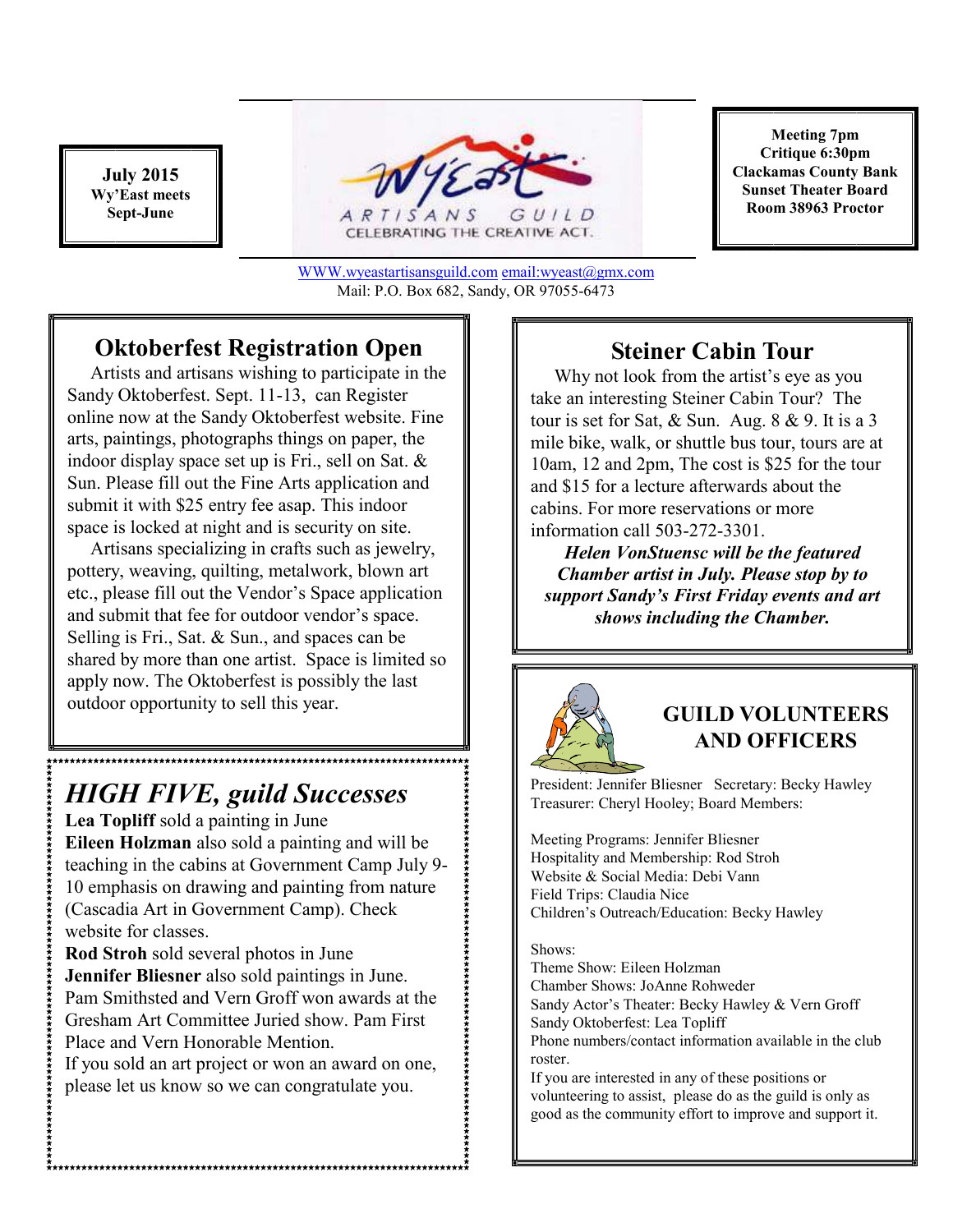# **Gresham Art Shows**

 For those who enjoy participating in or visiting the Gresham Art Shows, this is the remaining 2015 schedule.

Through Aug. 6 -*Backyards*.

**Aug. 11-Oct. 1**-*Weather Conditions*, Reception Aug. 25, Curator Contact: Cathy Huntington, cat.hunt@frontier.com Caroline Green, Steve Piper, CindyLenig-Cossu

**Oct. 6-Dec. 3**- *The Black and White Show*, artist reception Oct. 13- Curator Contact: Michael Anderson, mrande@teleport.com Connie Otto, Steve Laveson, Cindy Lenig-Cossu

**Dec. 8 - Feb. 4** - *Oregon Through My Eyes*, Curator Contact: Cassie Fisher,

cfisherpainting2012@gmail.com Lisa Rose Musselwhite, CathyHuntington, Michael Anderson The Gresham Visual Arts Gallery in the Public Safety and School Building 1331 NW Eastman Parkway, Gresham, OR 97030 (Adjacent to Gresham City Hall). Open M.-F. 8am-5pm, excl. holidayed.

### **Gresham Art Walk**

 The Gresham Arts Festival is July 18, in Historic Downtown Gresham, 140 artists booths, with about 12,000 viewer/visitors expected. The juried show invites artists to apply online at GreshamOregon.gov/ArtsFestival.

 If you know of art shows, please share with your fellow artisans, especially in need of information on glass, metal, sculpture, and quilt shows. You can email me at leatopliff@yahoo.com

### **Sandy Actors Theatre Shows**

 Theses are the shows scheduled for the 2015-16 local Sandy Actors Theatre live theater presentations in Sandy.

**Sept. 10-Oct. 4**-*Hay Fever* by Noel Coward, a comedy, with Thurs. art show opening. **Nov. 12-Dec. 13-***Artichoke* by Joanna McClelland, set in Canada with family theme. **Jan. 28-Feb 21**-*Complete Works of W. Shakespeare.* 

**Mar. 31-Apr. 24**-*Steel Magnolias.* **May 26-June 19**- *Lion In Winter* by James Goldman.

<u> KAKAANANANANANANANANANANANANANAN</u>

 Becky Hawley has asked members to submit ideas for the themes of the art shows to hang with these plays. Please submit them directly to her.

#### **A Brief History of Quilting Cont.**

Another of the Tristan and Isolde story is held in a private collection.

 Russia holds the oldest example in existence. It is a quilted linen carpet found in a Mongolian cave, and now kept at the Saint Petersburg department of the Russian Academy of Sciences, Archaeology Section.

In the U.S., Quilt making was common in the late 18th and early  $19<sup>th</sup>$  century. The average woman devoted time to necessities like spinning, weaving and sewing clothes for the family, and used store bought blankets. Only the wealthy had the leisure time for quilt making. Quilts were not made of left over scraps or worn clothing. These decorative items were intended to display the fine needlework of the maker such as the Baltimore album quilts.

**A DE LA CONSTANCIÓN DE LA CONSTANCIÓN DE LA CONSTANCIÓN DE LA CONSTANCIÓN DE LA CONSTANCIÓN DE LA CONSTANCIÓN** 

 Whole cloth quilts, broderie perse and medallion quilts were the styles of quilts made during the early 19th century.

**MMMMMMMMMMMMMMMMMMMMMMMM**